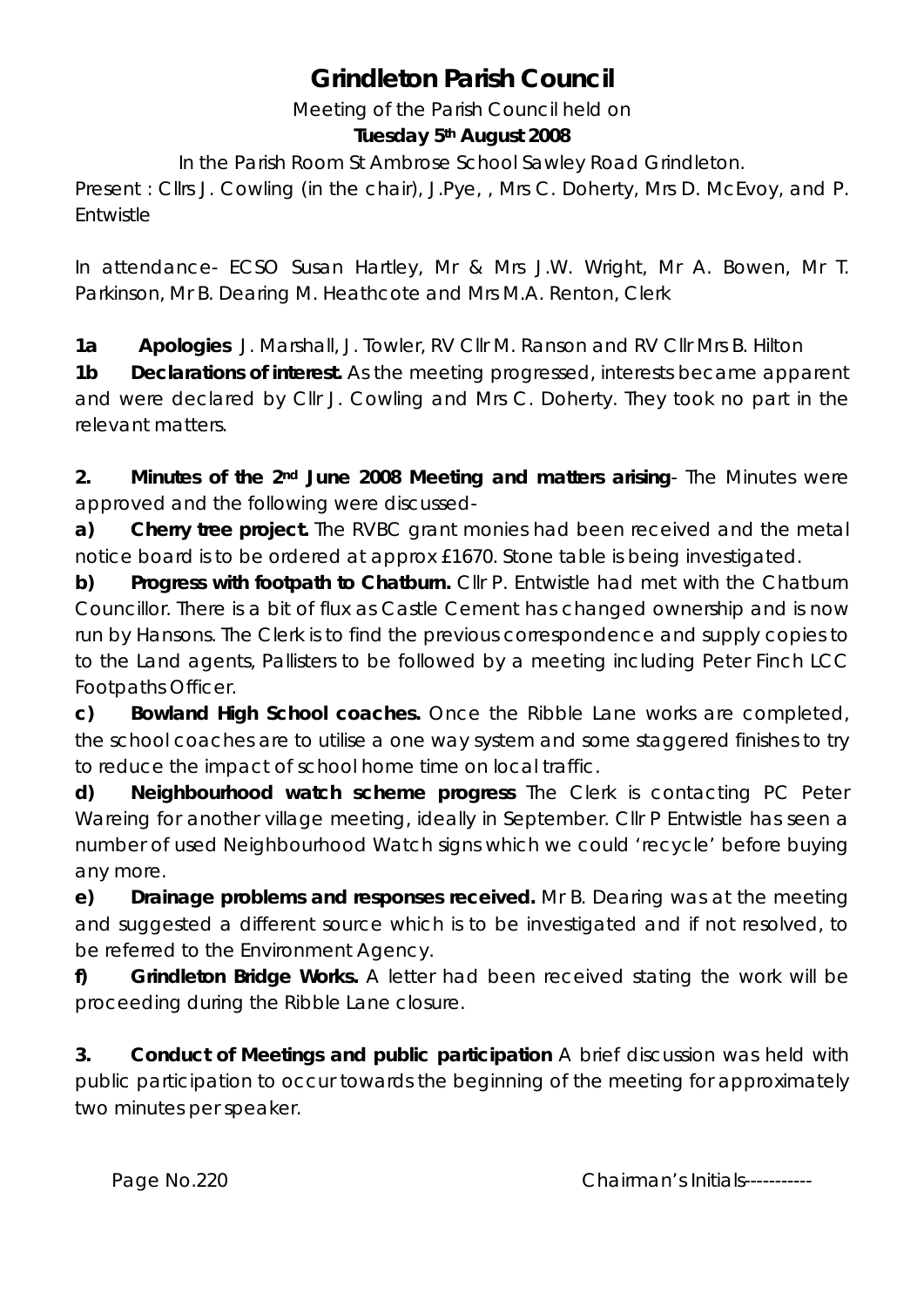**a) Planning Application 3/2008/0605 Field adjacent to Bambers, Lane Ends Grindleton.**Several residents wished to speak about this application which they felt much increased the permission already granted and exasperated some existing drainage problems. Mr T. Parkinson had problems with its location close to his property. There was concern that conditions imposed about the colour of the roof, sewage and water run off had not been formalised. The ménage itself was felt to be very large for private use at 40 x 30 metres for 3 horses. Flooding was seen as a serious threat by Mr Wright and Mr Bowen. There had been inconsiderate parking. Cllr J. Cowling is to go up in the morning to see what the problems are on site.

**b) Planning Refusal for Decking at The Duke of York PH.** Mr Heathcote and Mr T. Parkinson spoke about the history of this application. RVBC had been asked about the need for planning permission and a letter purporting to suggest it was not needed had been received. It was felt that it had not been appreciated this was a listed building for which the rules are much more stringent. Mr Heathcote had wanted to put his points to the Parish Council before they had objected. The planning application was discussed at the June meeting but before the full plans had been received from RVBC. At the pub, a petition has already attracted 300 signatures in favour of retention. The applicant had been seeking advice from the Planners and had wanted to enhance further with flower boxes etc. Current diversion signs have also been unhelpful to his business. Councillors noted these comments.

**c) The Beachherders Festival at Sawley.** Mr B. Dearing had come to make complaint about this 3 day Festival with a Licence to 5am with the beat heard all over Grindleton (including Lane Ends- others concurred). The Festival also leaves a mess. Councillors felt the Licence to 5am was excessive and the Clerk is to write to RVBC suggesting a 2pm limit at which stage the police can enter as they can at say, the Playing Field events if not quiet.

**d) Wheelie bins.** Mr B. Dearing explained Chapel Lane had had 3 different systems and were now on lilac bags for all waste- so no recycling. Mr Wright felt the blue and burgundy bins were being mixed in the refuse van. Cllr Mrs C. Doherty had asked for a larger recycling bin but that was not available. These problems were noted.

The public left the meeting after this item.

**4. Police and Community Matters.** Emergency Community and Safety Officer Susan Hartley outlined a recent campaign targeting the use of mobile phones whilst driving and the non use of seat belts, in the Ribble Valley. Due to other pressures, the campaign was operative on 13 days only in July ( but will be repeated). However, 43 persons were stopped for mobile phone use with 3 points and £60 fine and a staggering 251 non wearing of seat belts with a £30 fine. Councillors hoped the

Page No.220 **Chairman's Initials-----------**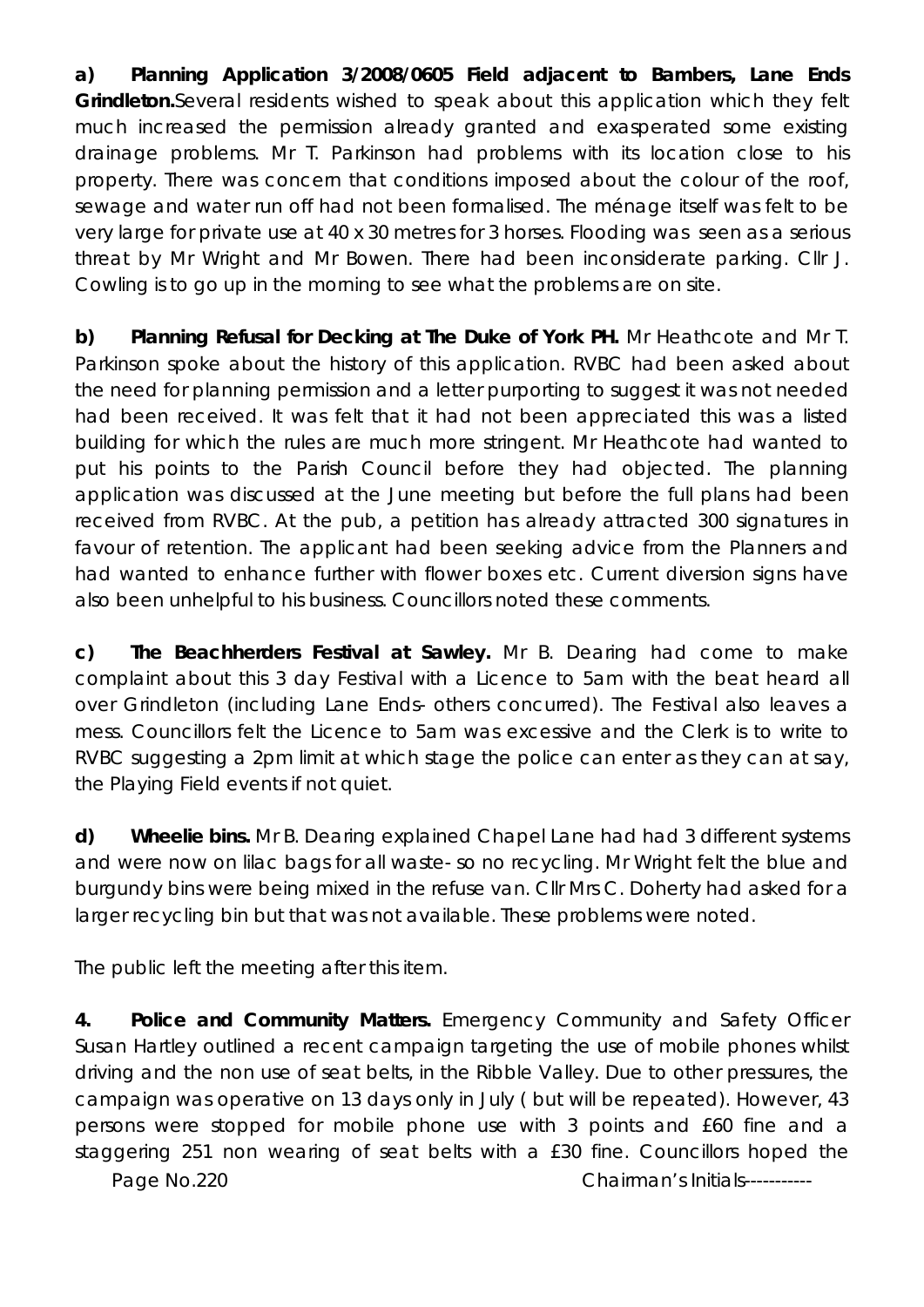campaign and these results would be well publicized as a deterrent to others. ESCO S. Hartley also gave a clear idea of the police call outs to Grindleton. She was thanked and left the meeting. (For future meetings, Police in attendance will be heard prior to the Public).

## **5. Planning Matters since the last meeting**

**5.1 Current Planning Applications to be considered at the meeting-**

**5.1.1 3/2008/0605 Extension to already approved building and change of use from general grazing to horse ménage at Field adjacent to Bambers Lane Ends Grindleton BB7 4PH.** Minute 3a also refers with views of local residents. It was agreed Cllr J.Cowling should go to view the next morning. As a result of his visit, the following comment was made to RVBC planners- The council have no objection to the above application subject to the following issues:

 1 Surface water drainage treatment. The council suggest that the area would be better drained if the surface water above the proposed menage is diverted into an existing drain which runs parallel with Smalden Lane and boarders on the property. The water from the menage and the already approved stable and proposed hard standing is diverted along the southern boundary of the property into the same drain lower down the hill.

The above proposal would help to alleviate the previous flooding which the two properties below the development have in the past experienced.

 2 Concerns have been expressed about the size of the menage and feel it is an over development.

If the above issues are addressed the development would be acceptable.

**5.1.2 3/2008/0629 Two storey extension at Harrop Gate Farm Harrop Bolton-by-Bowland BB7 4PJ.** The Parish Council had no objections.

**5.2 Comments made on Planning Applications since the previous meeting-** These were noted**.** 

#### **5.2.1 3/2008/0373 Re Retrospective Planning Application for decking to the front of the Duke of York Public House Brow Top Grindleton.** Minute 3b also relates**.**

The Parish Council had considered this application when received after the previous meeting and objected on the following grounds:-

- a) The Public House is a grade 2 listed building
- b) It is located in a conservation area.
- c) It is the focal point when entering the village from the south.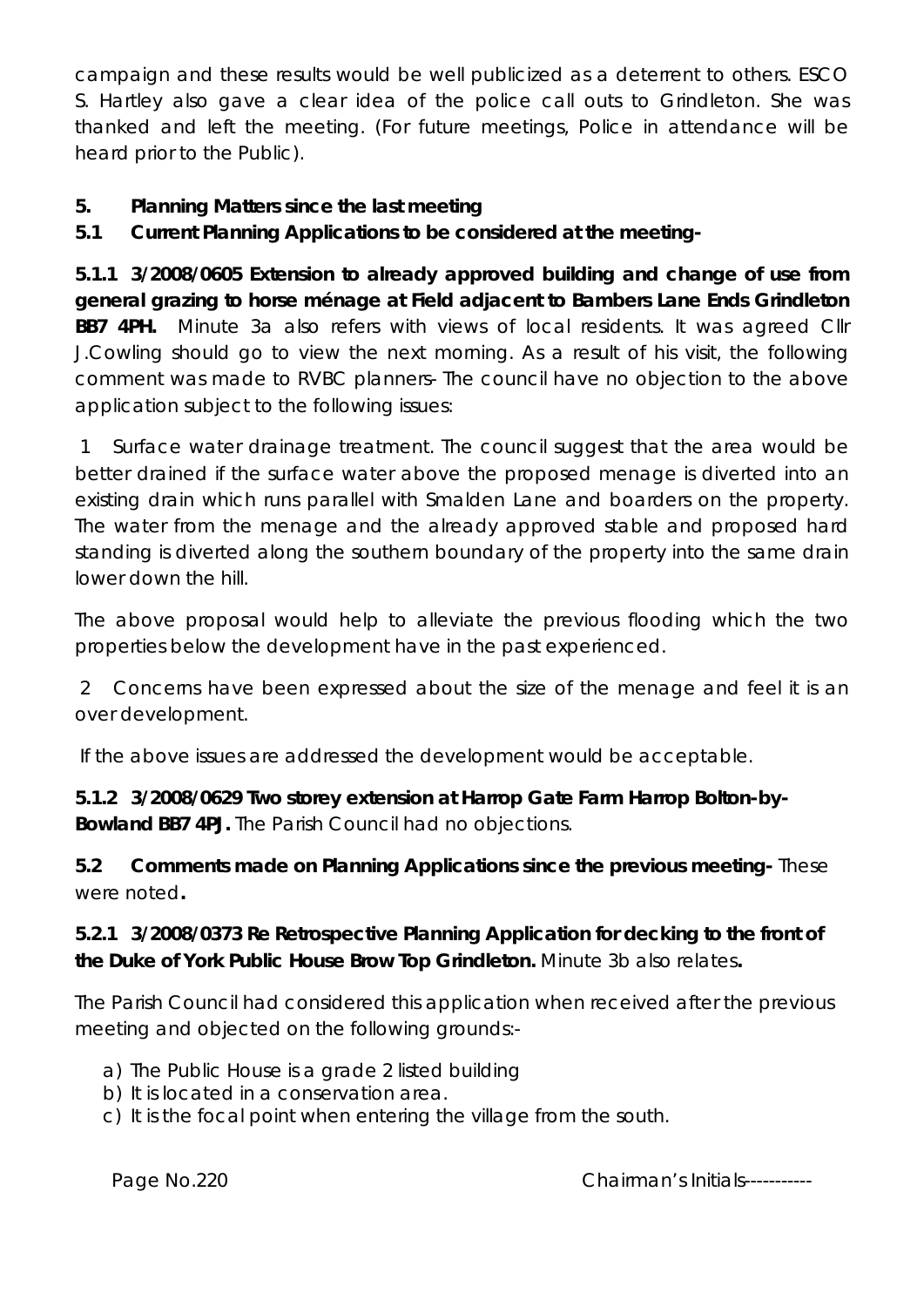## **5.2.2 3/2008/0457 Re Rodhill House Smalden Lane Grindleton BB7 4RX-Proposed construction of Single Storey Garden Room extension and associated works.**

The Parish Council had no objections.

## **4.2.3 3/2008/0503 Re Broadfold Farm Main St Grindleton BB7 4QT to form new vehicular access by demolishing front wall and creating 2 car parking spaces**

The Clerk apologised this is a little late due to holidays but the Parish Council had no objections.

## **5.2.4 3/2008/0530 Re Fell View Barn Baygate Bolton by Bowland BB7 4PQ- Bedroom extension above existing rest room. New kitchen/dining lean to to extension**

The Parish Council had no objections.

#### **6. Financial Matters**

**6.a-** The following payments were approved-

| £        | Who to                        | What for                            | Legal Power             |
|----------|-------------------------------|-------------------------------------|-------------------------|
| £183.33  | <b>Clerks Honorarium for</b>  | Total payment = $£191.70$           | S112 LGA 1972           |
|          | Aug/Sept                      |                                     |                         |
| £8.37    | Clerks expenses               |                                     |                         |
| £81.25   | K.Hopkinson                   | <b>Distribution of Parish Plans</b> | S142 LGA 1972           |
|          |                               | (approved in June)                  |                         |
|          |                               |                                     |                         |
| £81.25   | N. Kelly                      | <b>Distribution of Parish Plans</b> | S142 LGA 1972           |
| £12.80   |                               | (approved in June)                  |                         |
| £39.60   |                               | New drafts                          |                         |
|          |                               | Postage to outlying properties      |                         |
|          |                               | Total due $=£133.65$                |                         |
| £99.00   | Mrs M.A.Renton                | Parish Plan work and                | S112 LGA 1972           |
| £20.58   |                               | expenses= £119.58                   |                         |
|          |                               |                                     |                         |
| £10.00   | Mr J. Cowling                 | Photography for Parish Plan         | S142 LGA 1972           |
| £10.00   | <b>RVBC</b>                   | Allotment rent                      | Open Spaces Act<br>1906 |
| £200.00  | <b>RVBC</b>                   | Printing of Parish Plan             | S142 LGA 1972           |
| Approx   |                               | <b>Metal Noticeboard</b>            | S142 LGA 1972           |
| £1670    |                               |                                     |                         |
| £1165.80 | <b>Whalley Parish Council</b> | To note payment made for            | S142 LGA 1972           |
|          |                               | lengthsman already agreed           |                         |
|          |                               | and made                            |                         |
| £756.18  | Total (known                  |                                     |                         |

**6b** It was also agreed to a transfer of £6000 to the deposit account.

Page No.220 **Chairman's Initials-----------**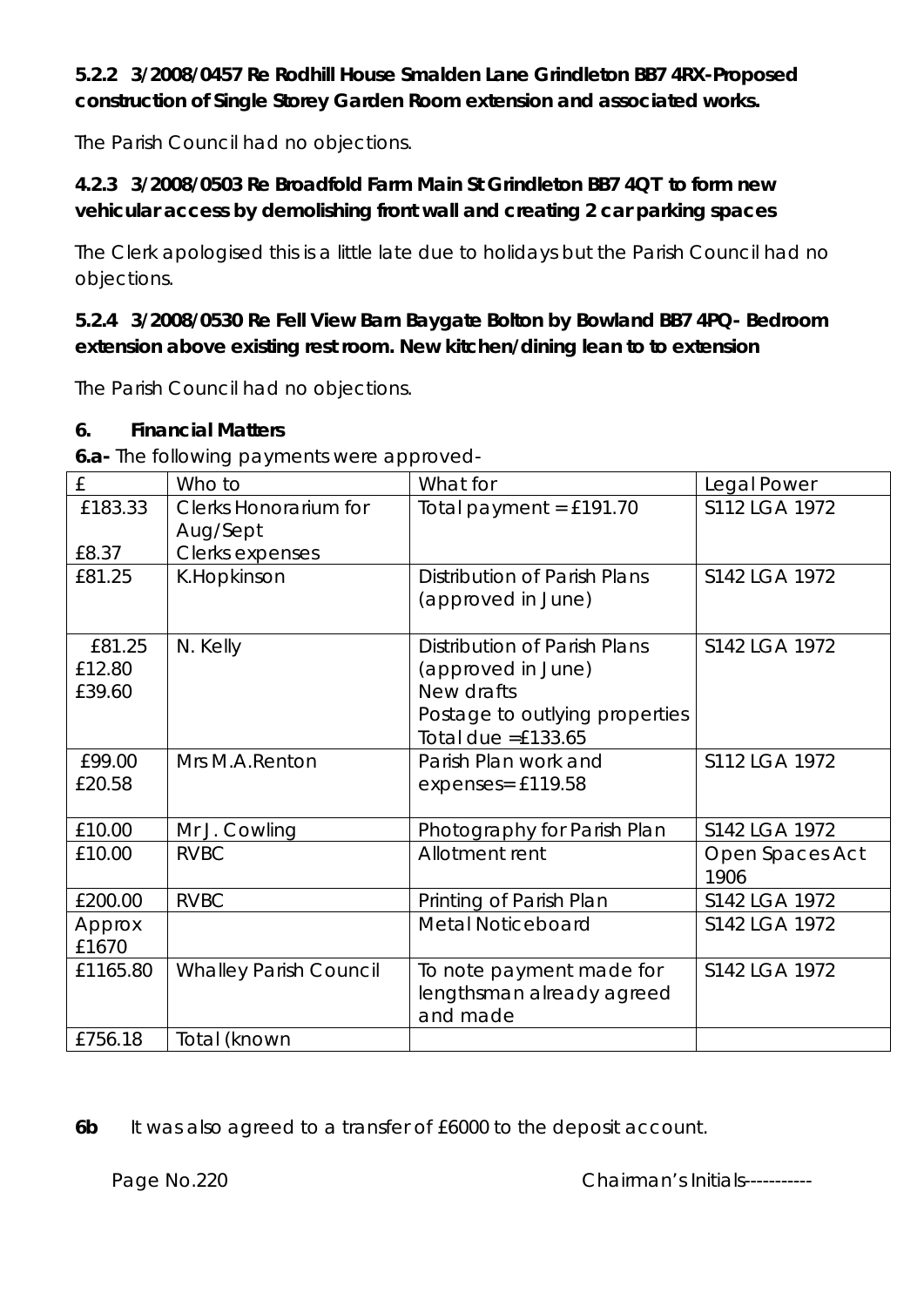**6c** The Clerk had attended training, as a guest, on Risk Assessment at a local Group of the Society of Local Council Clerks. This was very helpful and she asked if this Council would pay half the cost of the annual fees of £5 initial joining plus £59 related to her salary, being £32(if Pendleton Parish Council also agrees the following week when they meet). This was agreed in principle.

## **7 Reports from outside bodies**

## **Lancashire Association of Local Councils-**

**a) Recreation Ground**-Cllr J. Cowling reported that the lengthsman has been doing some regular work at the playing field- emptying bins and general tidying up. This is a space for the public and a proper use of the lengthsman. Cllr Mrs C. Doherty explained the playing field costs are spiralling with annual insurance up and a big increase with the water charge so that annual maintenance is now running at 2.5/3K per annum- quite a strain. Cllr J. Cowling thought they should consider targeting adult membership as well as children as the playing field public liability insurance could cover such members when they use the Bowland High school facilities, for example.

**Lane End Educational Charity**- Cllr J. Cowling reported there is an offer in for the sale of the school premises but held up by solicitors finding the deeds..

**Grindleton Consolidated Charities**- Cllr J. Cowling reported Harrop Gate Farm had been sold and the monies invested short term whilst the trustees determine a new scheme of distribution and investment in the retained barns.

**Footpaths-** Cllr P. Entwistle has been in discussions with Chatburn on a possible route. Ownership of Castle Cement has recently changed to the Hanson Group so we may need to remind the company of the previous correspondence about donation of land- the clerk is to find this. The L.C.C. has paid for a new kissing gate at Harrop Gate and the bench at Ducky Leach (which came from the Brow) has been cemented in.

**Lengthsman-** When Cllrs J. Cowling is away shortly, the lengthsman is to be directed by Cllr P. Entwistle.

**Website**- Cllr Mr J. Cowling has tried to get to see the previous webmaster Mr J.Groom but not yet managed it. This is important for the new regime and active use of the website.

## **8. Correspondence requiring action**

**a) Greendale Wood.** The possibility of some parking connected to this site was briefly discussed.

**b) Strategic Housing Market Assessment.** This is a weighty, important document requiring views by 1st September. The document is to be circulated and comments to the Clerk. This is important for the village to say what housing is needed. The Parish Plan did not highlight particular problems.